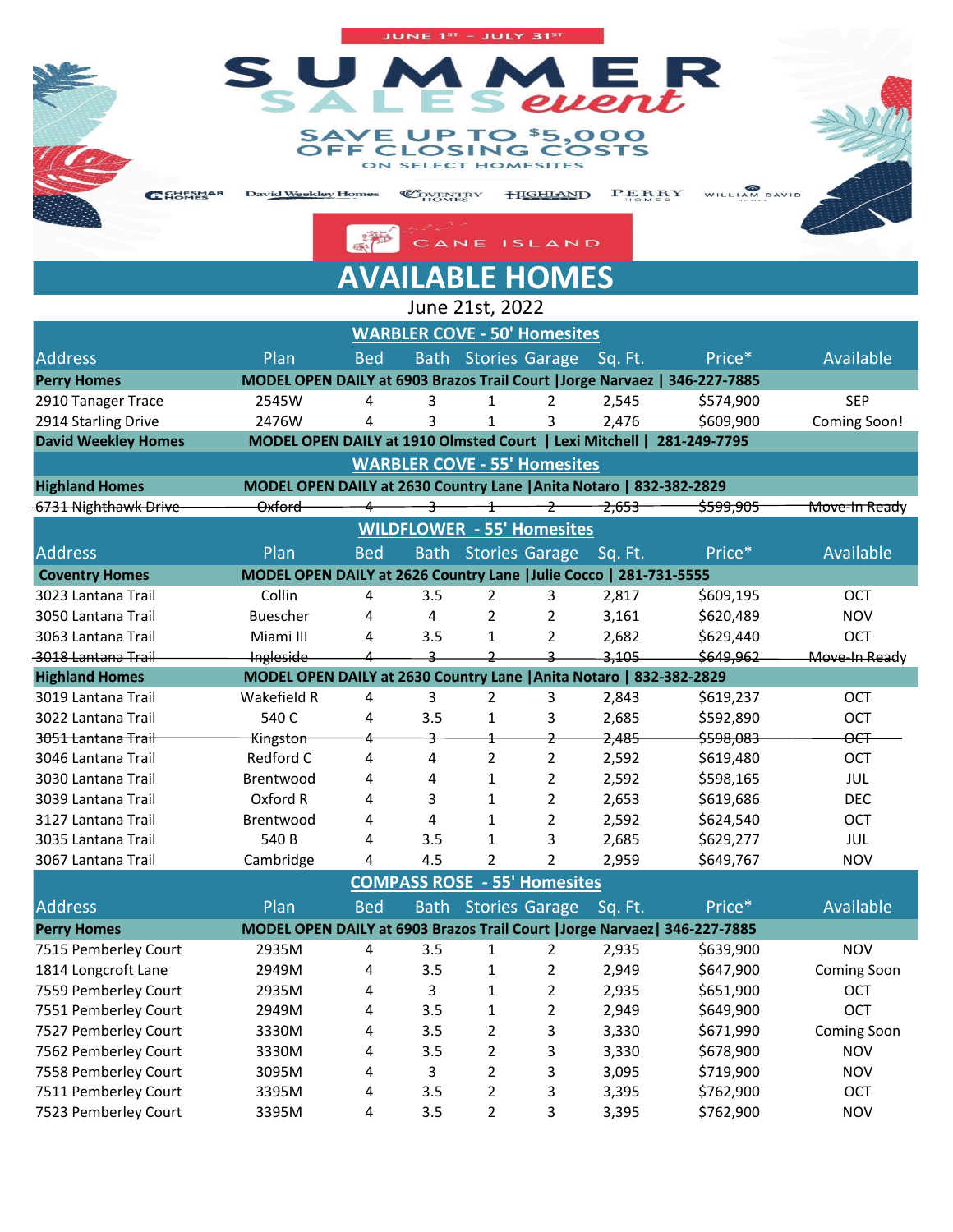| <b>COMPASS ROSE - 55' Homesites</b> |                                                                     |            |             |                |                                      |         |                                                                                               |                    |  |
|-------------------------------------|---------------------------------------------------------------------|------------|-------------|----------------|--------------------------------------|---------|-----------------------------------------------------------------------------------------------|--------------------|--|
| <b>Address</b>                      | Plan                                                                | <b>Bed</b> |             |                | <b>Bath Stories Garage</b>           | Sq. Ft. | Price*                                                                                        | Available          |  |
| <b>David Weekley Homes</b>          |                                                                     |            |             |                |                                      |         | MODEL OPEN DAILY at 1910 Olmsted Court   Eddie Phelps/Patty Evans   281-249-7796              |                    |  |
| 2310 Cartesian Street               | Kepley Y                                                            | 3          | 2.5         | 1              | 2.5                                  | 2,249   | \$516,669                                                                                     | <b>SEP</b>         |  |
| 2314 Cartesian Street               | Edgehill E                                                          | 4          | 3           | 1              | 2.5                                  | 2,609   | \$547,911                                                                                     | <b>OCT</b>         |  |
| 2306 Cartesian Street               | Axel                                                                | 4          | 3.5         | 2              | 2.5                                  | 2,691   | Coming Soon                                                                                   | <b>NOV</b>         |  |
| 2315 Precision Lane                 | Kepley G                                                            | 3          | 2.5         | 1              | 2.5                                  | 2,233   | \$498,808                                                                                     | OCT                |  |
| 2311 Precision Lane                 | Hillhaven F                                                         | 3          | 2.5         | 1              | 2.5                                  | 2,331   | \$529,920                                                                                     | OCT                |  |
| 2306 Pecision Drive                 | Axel                                                                | 4          | 3.5         | 2              | 2.5                                  | 2,691   | Coming Soon                                                                                   | <b>Coming Soon</b> |  |
| <b>Coventry Homes</b>               | MODEL OPEN DAILY at 2626 Country Lane   Julie Cocco   281-731-5555  |            |             |                |                                      |         |                                                                                               |                    |  |
| 2327 Lambert Drive                  | Miami III                                                           | 4          | 3.5         | 1              | 3                                    | 2,538   | \$578,995                                                                                     | Coming Soon        |  |
| 7314 Lagrange Point                 | Anson                                                               | 4          | 4           | 1              | 3                                    | 2,658   | \$592,223                                                                                     | <b>Coming Soon</b> |  |
| 7306 Lagrange Point                 | Ingleside                                                           | 4          | 3           | 2              | 3                                    | 3,061   | \$652,181                                                                                     | Coming Soon        |  |
|                                     |                                                                     |            |             |                | <b>MONARCH FIELDS -60' Homesites</b> |         |                                                                                               |                    |  |
| <b>Address</b>                      | Plan                                                                | <b>Bed</b> | <b>Bath</b> |                | <b>Stories Garage</b>                | Sq. Ft. | Price*                                                                                        | Available          |  |
| <b>David Weekley Homes</b>          |                                                                     |            |             |                |                                      |         | MODEL OPEN DAILY at 1906 Olmsted Court   Eddie Phelps/Patty Evans   281-249-7796              |                    |  |
| 7342 Orangetip Road                 | <b>Birkshire</b>                                                    | 4          | 3           | 1              | 3                                    | 2,870   | \$614,191                                                                                     | AUG                |  |
| 7238 Monarch Drive                  | Redfern                                                             | 4          | 4           | z              | 3                                    | 3,283   | \$634,126                                                                                     | tUt                |  |
| <b>Perry Homes</b>                  | MODEL OPEN DAILY at 2707 Country Lane   Brianna Long   281-371-0200 |            |             |                |                                      |         |                                                                                               |                    |  |
| 7246 Monarch Drive                  | 2949W                                                               | 4          | 3           | $\mathbf{1}$   | $\overline{2}$                       | 2,944   | \$644,900                                                                                     | AUG                |  |
| 3123 Swift Way                      | 3394W                                                               | -5         | 4.1         | $\overline{z}$ | 3                                    | 3,394   | \$731,900                                                                                     | AUG                |  |
| 7251 Monarch Drive                  | 2944W                                                               | 4          | 3.5         | 1              | 3                                    | 2,944   | \$674,900                                                                                     | JUL                |  |
| 7330 Orangetip Road                 | 3203W                                                               | 4          | 3.5         | 2              | 3                                    | 3,203   | \$750,900                                                                                     | <b>NOV</b>         |  |
| 7303 Monarch Drive                  | 3395W                                                               | 4          | 3.5         | 2              | 3                                    | 3,395   | \$744,900                                                                                     | Move-In Ready      |  |
| 7334 Orangetip Road                 | 3394W                                                               | 5          | 4           | $\overline{2}$ | 3                                    | 3,394   | \$778,900                                                                                     | OCT                |  |
|                                     |                                                                     |            |             |                | <b>ROYAL MANOR -60' Homesites</b>    |         |                                                                                               |                    |  |
| <b>Address</b>                      | Plan                                                                | <b>Bed</b> | <b>Bath</b> |                |                                      |         | Price*                                                                                        | Available          |  |
|                                     |                                                                     |            |             |                | <b>Stories Garage</b>                | Sq. Ft. |                                                                                               |                    |  |
| <b>Chesmar</b>                      |                                                                     |            |             |                |                                      |         | MODEL COMING SOON 1814 Rosings Way   Shea Phillips   shea.phillips@chesmar.com   361-648-9252 |                    |  |
| 7407 Hanover Lane                   | Hillcrest A                                                         | 4          | 3           | 1              | 3                                    | 2,366   | \$529,990                                                                                     | <b>SEP</b>         |  |
| 7414 Hanover Lane                   | Larkspur B                                                          | 4          | 3.5         | 1              | 3                                    | 2,613   | \$569,990                                                                                     | <b>SEP</b>         |  |
|                                     |                                                                     |            |             |                | <b>THE SPRINGS- 65' Homesites</b>    |         |                                                                                               |                    |  |
| <b>Address</b>                      | Plan                                                                | <b>Bed</b> | <b>Bath</b> |                | <b>Stories Garage</b>                | Sq. Ft. | Price*                                                                                        | <b>Available</b>   |  |
| <b>David Weekley Homes</b>          |                                                                     |            |             |                |                                      |         | MODEL OPEN DAILY at 1906 Olmsted Court   Eddie Phelps/ Patty Evans   281-249-7796             |                    |  |
| 3211 Brays Point                    | Larkwood                                                            | 4          | 3           | 1              | 3                                    | 2773    | \$644,142                                                                                     | <b>NOV</b>         |  |
| 3215 Brays Point                    | Leeward                                                             | 4          | 3.5         | 1              | 4                                    | 3344    | \$690,412                                                                                     | <b>NOV</b>         |  |
| 7102 San Bernard Trail              | <del>Owen</del>                                                     | 5          | 4           | $\overline{z}$ | 3                                    | 3589    | \$709,481                                                                                     | <b>MAY</b>         |  |
| 6906 San Bernard Trail              | Glenmeade                                                           | 4          | 3.5         | $\overline{2}$ | 3                                    | 3918    | \$730,826                                                                                     | <b>SEP</b>         |  |
| 3239 Caney Drive                    | Layton                                                              | 4          | $3.5 + 5$   | $\overline{2}$ | 3                                    | 4112    | \$760,032                                                                                     | <b>NOV</b>         |  |
| <b>Highland Homes</b>               | MODEL OPEN DAILY at 2630 Country Lane   Anita Notaro   832-382-2829 |            |             |                |                                      |         |                                                                                               |                    |  |
| 7030 San Bernard Trail              | 216 E                                                               | 4          | 3.5         | 1              | 3                                    | 3,050   | \$694,717                                                                                     | <b>NOV</b>         |  |
| 7026 San Bernard Trail              | 215                                                                 | 4          | 3.5         | 1              | 3                                    | 3,009   | \$697,435                                                                                     | JUL                |  |
| 6922 San Bernard Trail              | 216 D                                                               | 4          | 3.5         | 1              | 3                                    | 3,050   | \$699,029                                                                                     | Move-In Ready      |  |
| 7010 San Bernard Trail              | 220 A                                                               | 4          | $4.5 + 5$   | 2              | 3                                    | 3,520   | \$739,550                                                                                     | <b>DEC</b>         |  |
| 7118 San Bernard Trail              | 208 B                                                               | 5          | 4.5         | 2              | З                                    | 3,823   | \$744,014                                                                                     | Move-In Ready      |  |
| 7014 San Bernard Trail              | 223 E                                                               | 5          | $5.5 + 5$   | 2              | 3                                    | 4,146   | \$781,610                                                                                     | <b>NOV</b>         |  |
| <b>THE UPLANDS-70' Homesites</b>    |                                                                     |            |             |                |                                      |         |                                                                                               |                    |  |
| <b>Address</b>                      | Plan                                                                | <b>Bed</b> | <b>Bath</b> |                | <b>Stories Garage</b>                | Sq. Ft. | Price*                                                                                        | Available          |  |
| <b>Coventry Homes</b>               | MODEL OPEN DAILY at 7111 Founders Blvd   Tina Krause   713-730-7898 |            |             |                |                                      |         |                                                                                               |                    |  |
| 3110 Grassland Court                | Meadowlakes                                                         | 4          | 3.5         | 1              | 3                                    | 2,904   | \$724,482                                                                                     | AUG                |  |
| 6914 Shoreline View Drive           | Anahuac                                                             | 4          | 4.5         | $\overline{2}$ | 3                                    | 3,848   | \$846,917                                                                                     | <b>SEP</b>         |  |